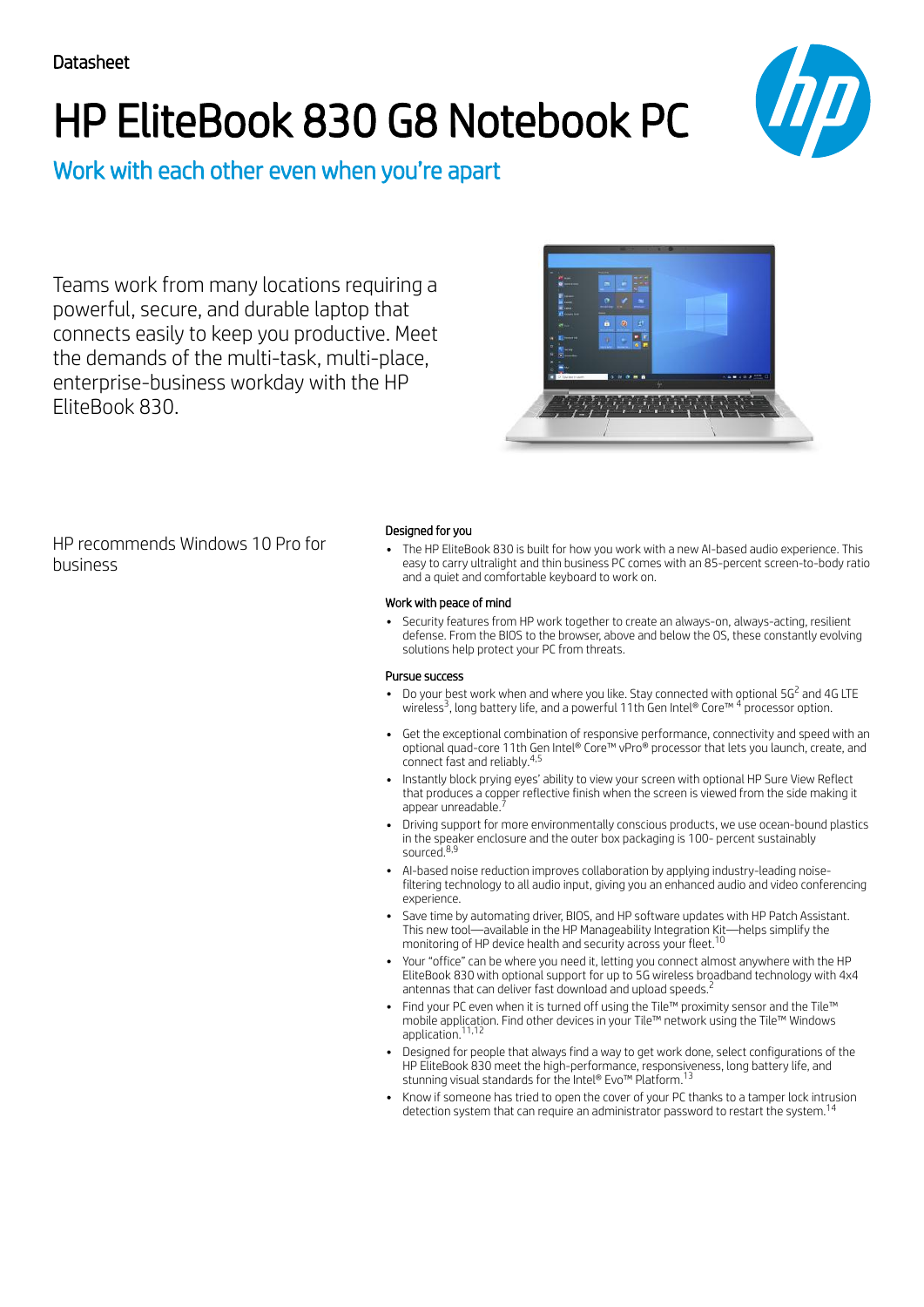# HP EliteBook 830 G8 Notebook PC Specifications Table



| Available Operating Systems                | Windows 10 Pro 64 – HP recommends Windows 10 Pro for business $^{1,2}$<br>Windows 10 Home $64^{1,2}$<br>Windows 10 Home Single Language 64 <sup>1,2</sup><br>Windows 10 Pro (Windows 10 Enterprise available with a Volume Licensing Agreement) <sup>1,2</sup><br>FreeDOS                                                                                                                                                                                                                 |  |  |
|--------------------------------------------|-------------------------------------------------------------------------------------------------------------------------------------------------------------------------------------------------------------------------------------------------------------------------------------------------------------------------------------------------------------------------------------------------------------------------------------------------------------------------------------------|--|--|
| Processor family <sup>7</sup>              | 11th Generation Intel® Core™ i7 processor; 11th Generation Intel® Core™ i5 processor                                                                                                                                                                                                                                                                                                                                                                                                      |  |  |
| Available Processors <sup>4,5,6,7,41</sup> | Intel® Core™ i7-1165G7 (up to 4.7 GHz with Intel® Turbo Boost Technology, 12 MB L3 cache, 4 cores); Intel® Core™ i7-1185G7 (up to 4.8<br>GHz with Intel® Turbo Boost Technology, 12 MB L3 cache, 4 cores), supports Intel® vPro® Technology; Intel® Core™ i5-1135G7 (up to 4.2<br>GHz with Intel® Turbo Boost Technology, 8 MB L3 cache, 4 cores); Intel® Core™ i5-1145G7 (up to 4.4 GHz with Intel® Turbo Boost<br>Technology, 8 MB L3 cache, 4 cores), supports Intel® vPro® Technology |  |  |
| Maximum memory                             | 64 GB DDR4-3200 SDRAM 8<br>Dual channel support.                                                                                                                                                                                                                                                                                                                                                                                                                                          |  |  |
| Memory slots                               | 2 SODIMM                                                                                                                                                                                                                                                                                                                                                                                                                                                                                  |  |  |
| Internal storage                           | up to 512 GB Intel® PCIe® NVMe™ QLC M.2 SSD with 32 GB Intel® Optane™ memory H109,10,11<br>256 GB up to 2 TB PCIe® Gen3x4 NVMe™ M.2 SSD TLC <sup>9</sup><br>256 GB up to 512 GB PCIe® Gen3x4 NVMe™ M.2 SED SSD TLC <sup>9</sup><br>up to 512 GB PCIe® NVMe™ Value M.2 SSD <sup>9</sup><br>up to 128 GB PCIe® Gen3x2 NVMe™ M.2 SSD TLC <sup>9</sup>                                                                                                                                        |  |  |
| Display size (diagonal, metric)            | 33.8 cm (13.3")                                                                                                                                                                                                                                                                                                                                                                                                                                                                           |  |  |
| Display                                    | 33.8 cm (13.3") diagonal, FHD (1920 x 1080), IPS, anti-glare, 400 nits, low power, 72% NTSC; 33.8 cm (13.3") diagonal, FHD (1920 x<br>1080), touch, IPS, 250 nits, 45% NTSC; 33.8 cm (13.3") diagonal, FHD (1920 x 1080), IPS, 1000 nits, 72% NTSC, HP Sure View Reflect<br>integrated privacy screen; 33.8 cm (13.3") diagonal, FHD (1920 x 1080), IPS, 250 nits, 45% NTSC 16,17,18                                                                                                      |  |  |
| Available Graphics                         | Integrated: Intel® Iris® X <sup>e</sup> Graphics <sup>15</sup>                                                                                                                                                                                                                                                                                                                                                                                                                            |  |  |
| Audio                                      | Audio by Bang & Olufsen, dual stereo speakers, 3 multi array microphone                                                                                                                                                                                                                                                                                                                                                                                                                   |  |  |
| Wireless technologies                      | (Compatible with Miracast-certified devices.)                                                                                                                                                                                                                                                                                                                                                                                                                                             |  |  |
| <b>Ports and Connectors</b>                | 2 Thunderbolt™ 4 with USB4 Type-C® 40Gbps signaling rate (USB Power Delivery, DisplayPort™ 1.4); 2 SuperSpeed USB Type-A 5Gbps<br>signaling rate (1 charging); 1 Stereo headphone/microphone combo jack; 1 HDMI 2.0b; 1 AC power <sup>40</sup><br>(HDMI cable sold separately.)<br>Optional Ports: 1 Smartcard reader (optional)                                                                                                                                                          |  |  |
| Input devices                              | HP Premium Keyboard - spill-resistant, backlit keyboard; Touchpad with multi-touch gesture support;                                                                                                                                                                                                                                                                                                                                                                                       |  |  |
|                                            | HP Module with NXP NFC Controller NPC300 I2C NCI; Near Field Communication (NFC) module ; Intel® AX201 Wi-Fi 6 (2x2) and Bluetooth®                                                                                                                                                                                                                                                                                                                                                       |  |  |
| Communications                             | 5 combo, non-vPro®; Intel® AX201 Wi-Fi 6 (2x2) and Bluetooth® 5 combo, vPro®; Intel® XMM™ 7360 LTE-Advanced Cat 9; Qualcomm®<br>Snapdragon™ X55 5G LTE Cat 20;                                                                                                                                                                                                                                                                                                                            |  |  |
| Camera                                     | 720p HD camera; IR Camera (select models) 16                                                                                                                                                                                                                                                                                                                                                                                                                                              |  |  |
| Software                                   | HP Connection Optimizer; HP Image Assistant; HP Hotkey Support; HP Noise Cancellation Software; HP PC Hardware Diagnostics UEFI; HP<br>Support Assistant; Buy Office (Sold separately); HP Power Manager; HP WorkWell; myHP; HP Privacy Settings; HSA Fusion for<br>Commercial; HSA Telemetry for Commercial; Touchpoint Customizer for Commercial; HP Notifications; HP QuickDrop; Tile App; HP<br>Wireless Button Driver <sup>19,20,39</sup>                                            |  |  |
| Security management                        | Absolute persistence module; HP DriveLock and Automatic DriveLock; HP Secure Erase; Power-on authentication; Preboot authentication;<br>TPM 2.0 embedded security chip shipped with Windows 10 (Common Criteria EAL4+ Certified); HP Sure Click; HP Sure Sense; Support for<br>chassis padlocks and cable lock devices; HP Sure Start Gen6; HP Sure Run Gen3; HP Sure Recover Gen3; HP Sure Admin; HP BIOSphere<br>Gen6 <sup>23,24,25,26,27,28,29,30,31,33</sup>                          |  |  |
| <b>Security Software Licenses</b>          | HP Pro Security Edition (select models) <sup>56</sup>                                                                                                                                                                                                                                                                                                                                                                                                                                     |  |  |
| Fingerprint reader                         | Fingerprint sensor (select models)                                                                                                                                                                                                                                                                                                                                                                                                                                                        |  |  |
| Management features                        | HP Driver Packs; HP System Software Manager (SSM); HP BIOS Config Utility (BCU); HP Client Catalog; HP Manageability Integration Kit<br>$Gen4^{21,22}$                                                                                                                                                                                                                                                                                                                                    |  |  |
| Power                                      | HP Smart 65 W EM External AC power adapter <sup>34</sup>                                                                                                                                                                                                                                                                                                                                                                                                                                  |  |  |
| Battery type                               | HP Long Life 3-cell, 53 Wh Li-ion <sup>34</sup>                                                                                                                                                                                                                                                                                                                                                                                                                                           |  |  |
| <b>Battery life</b>                        | Up to 14 hours and 15 minutes <sup>32</sup>                                                                                                                                                                                                                                                                                                                                                                                                                                               |  |  |
| Dimensions                                 | 30.76 x 20.45 x 1.79 cm                                                                                                                                                                                                                                                                                                                                                                                                                                                                   |  |  |
| Weight                                     | Starting at 1.35 kg (touch); Starting at 1.24 kg (non-touch) (Weight will vary by configuration.)                                                                                                                                                                                                                                                                                                                                                                                         |  |  |
| Energy efficiency compliance               | ENERGY STAR® certified; EPEAT® registered where applicable. EPEAT registration varies by country. See www.epeat.net for registration<br>status by country. <sup>36</sup>                                                                                                                                                                                                                                                                                                                  |  |  |
| Sustainable impact specifications          | Ocean-bound plastic in speaker enclosure; 35% post-consumer recycled plastic; Low Halogen; Bulk packaging available <sup>38,42,43</sup><br>3 year (3-3-0) limited warranty and service offering includes 3 years of parts and labor. Terms and conditions vary by country. Certain                                                                                                                                                                                                        |  |  |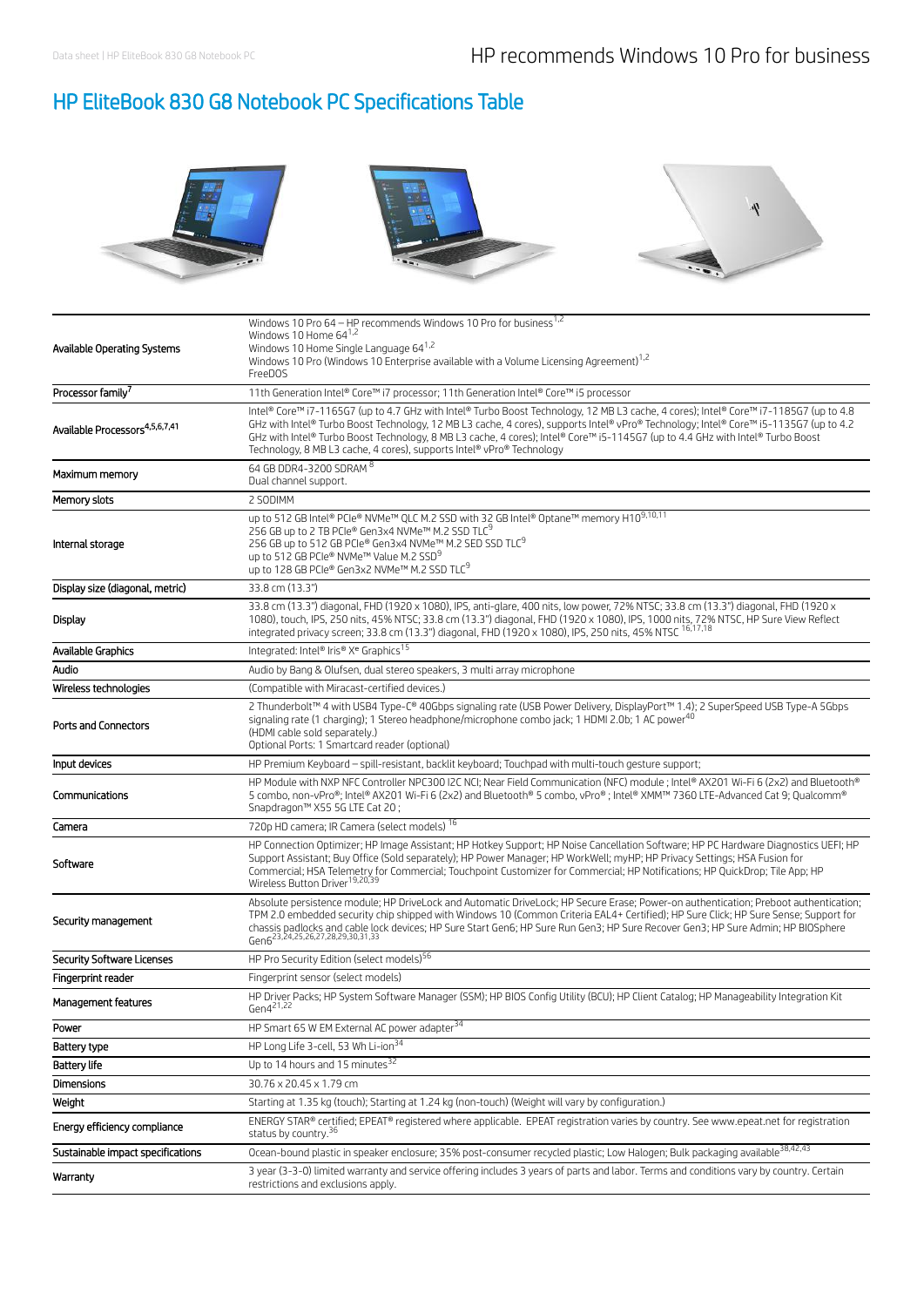## HP EliteBook 830 G8 Notebook PC

## Accessories and services (not included)

| <b>HP USB-C Dock G5</b>                                              | Connect your USB-C®-enabled laptop to your displays, accessories, and wired network with<br>the versatile, elegant, and space-saving HP USB-C® Dock G5.<br>Product number: 5TW10AA     |
|----------------------------------------------------------------------|----------------------------------------------------------------------------------------------------------------------------------------------------------------------------------------|
| HP 45W Smart AC Adapter                                              | Be productive throughout the day and keep an extra adapter on hand with the lightweight and<br>versatile HP 45W Smart AC Adapter.<br>Product number: H6Y88AA                           |
| HP 4 year Next Business Day Onsite<br>Hardware Support for Notebooks | Receive 4 years of next business day onsite HW support from an HP-qualified technician for<br>your computing device, if the issue cannot be solved remotely.<br>Product number: U7860E |